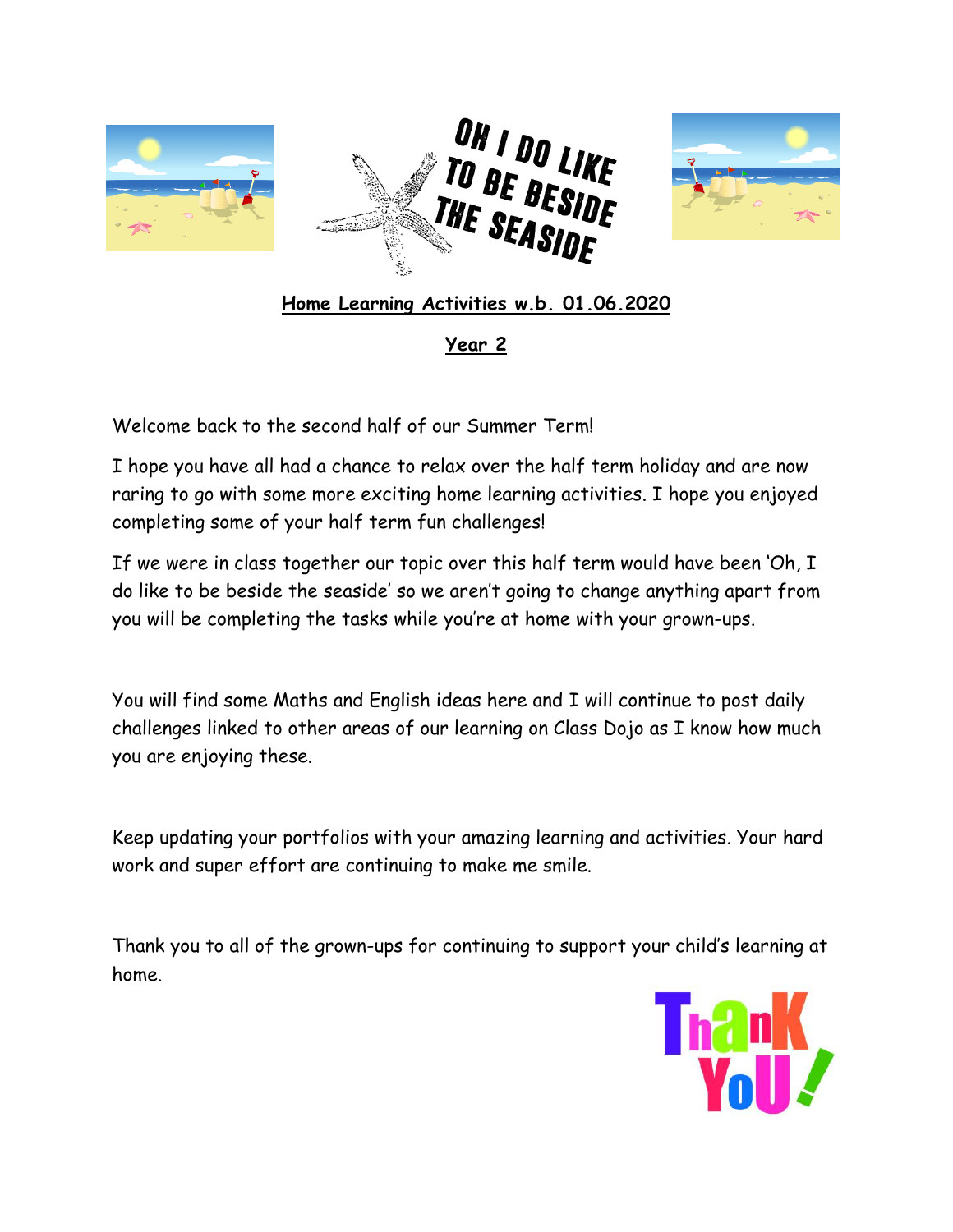### **Maths** –

Lots of you are continuing to follow the lessons on White Rose Maths Home Learning and have completed lots of the activities so far. This week use **Summer Term Week 4 (w.c 11th May)** from the website.



You will be focusing on adding and subtracting tens, adding 2-digit numbers, subtracting 2-digit numbers and number bonds to 100. On Friday there are some

challenges for you to complete. The most suitable questions for Year 2 are 1, 2 & 3. But why don't you work with your family on the rest of the problems. Do as many as you can! Help each other out. You can even download a certificate to show how many challenges you have completed.



<https://whiterosemaths.com/homelearning/year-2/>

**THIS LINK WILL TAKE YOU TO THE MAIN PAGE FOR YEAR 2 HOME LEARNING SO YOU WILL NEED TO SCROLL DOWN TO SUMMER TERM WEEK 4.**

If you find anything tricky ask your grown up to help or use some practical resources to help you.

**GROWN UPS – THE WORKSHEETS ARE NOT AVAILABLE ON THE WEBSITE ANYMORE BUT I WILL SEND YOU THESE VIA MESSAGE ON CLASS DOJO. IF ANYONE NEEDS SHEETS FROM DIFFERENT WEEKS THEN PLEASE LET ME KNOW AND I WILL SEND THESE.**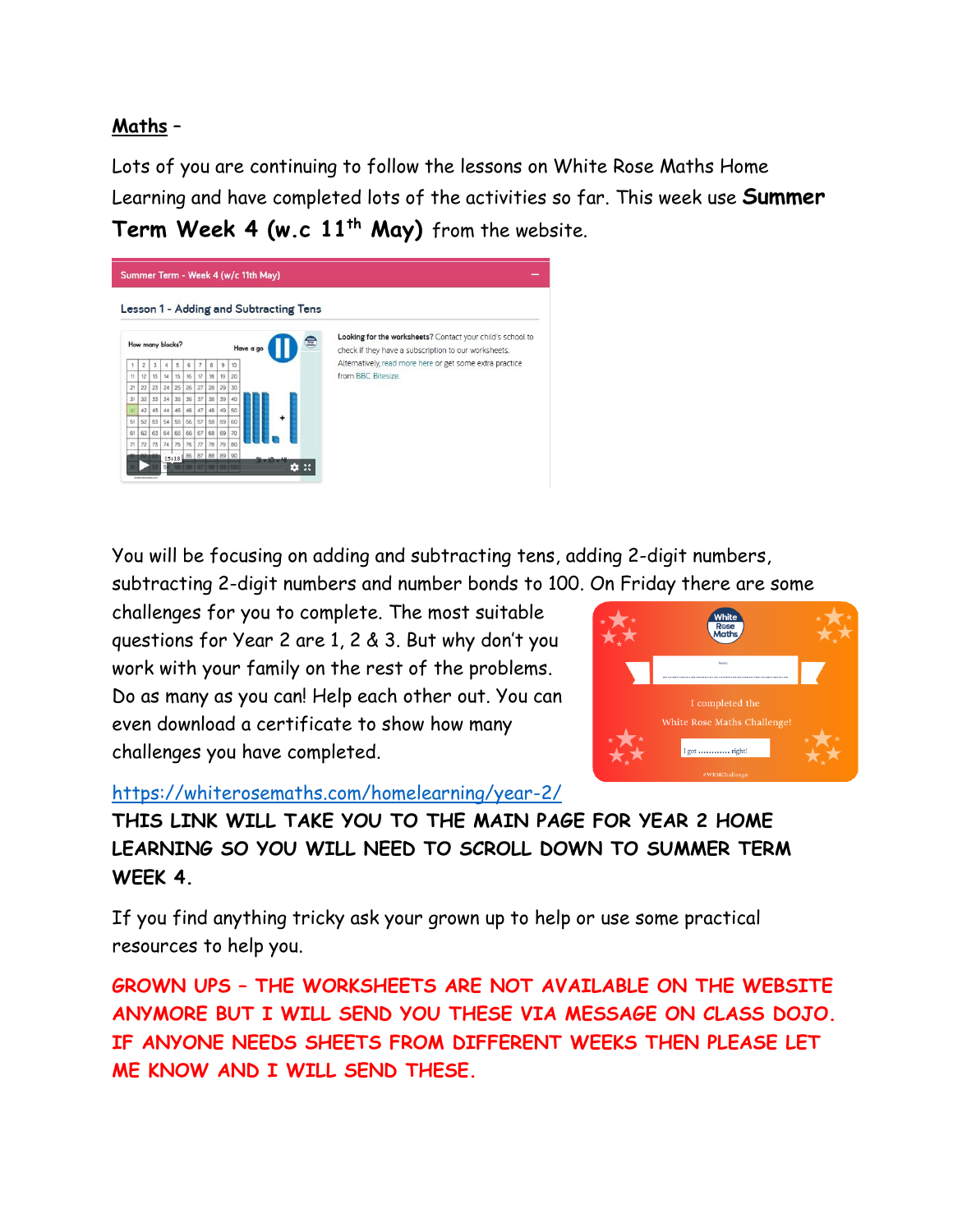Remember to keep using Times Tables Rock Stars and Numbots to keep your brain busy and active.

#### **English – The Lighthouse Keeper's Lunch**

This week we are reading the story 'The Lighthouse Keeper's Lunch'. Below you will find some activities linked to the story. If you would like to do some different activities linked to the story I would love to see what you have been doing so remember to share your activities on your Class Dojo Portfolio.



#### **English Activities –**

 Listen to the story being read with your grown-up at <https://www.youtube.com/watch?v=46wCRq50Wwg>

Talk to your grown-ups about the story.

- o Who were the main characters?
- o Where was the story set?
- o What happened in the story?
- o How did they solve the problem?
- o Could they have solved the problem another way?
- o What did you like most/least about the story?

The book review below might help you to record your ideas about the story.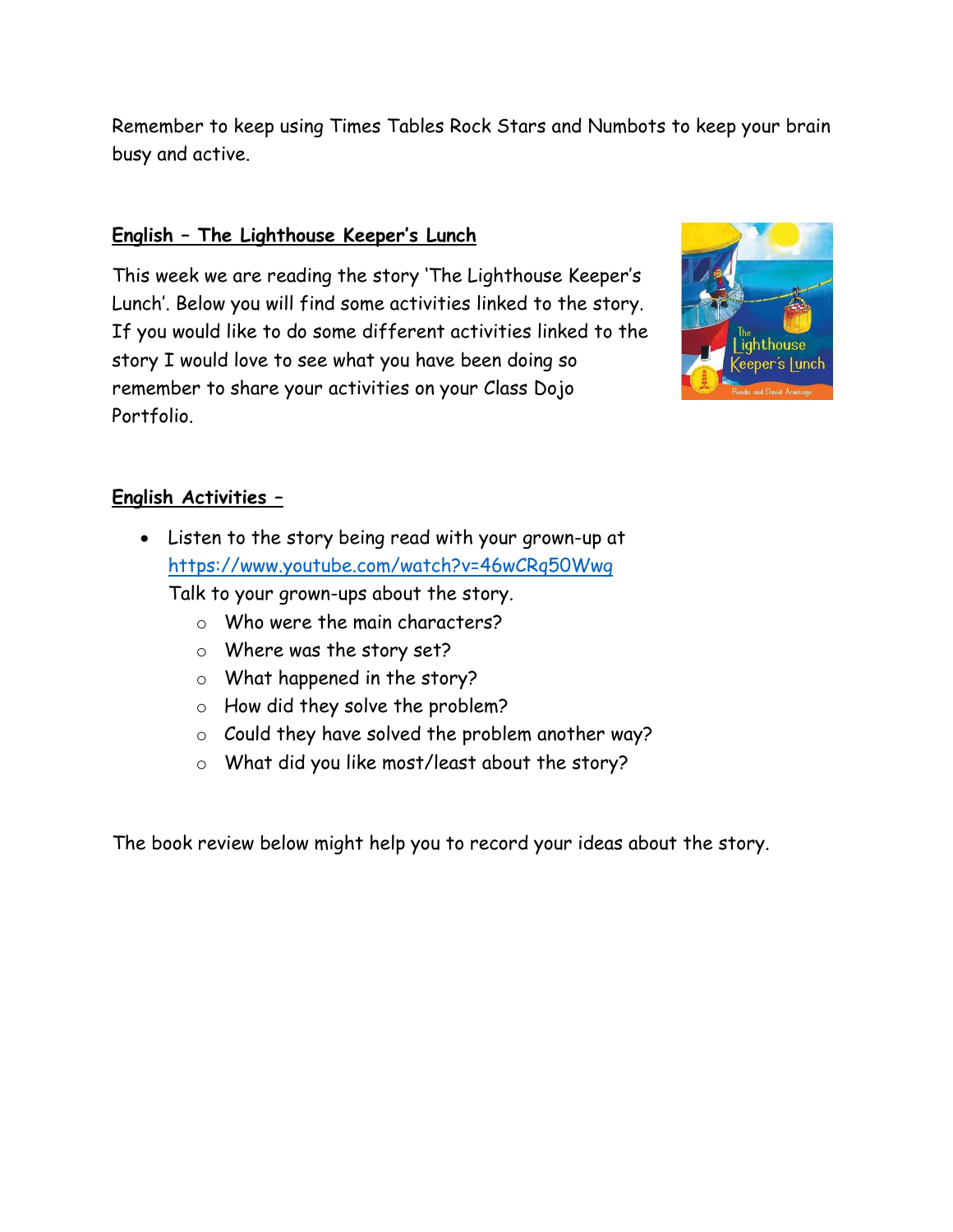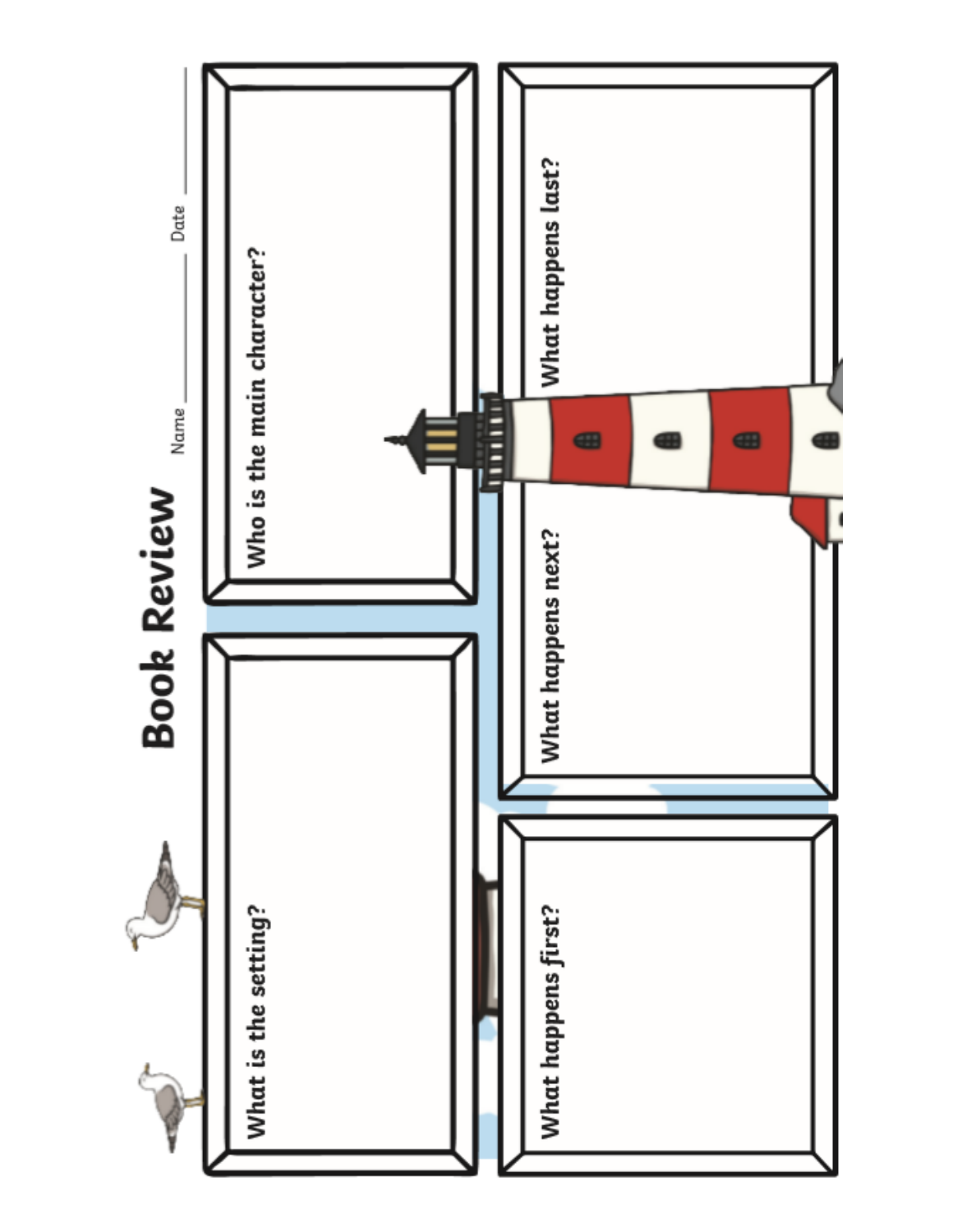Were there any words in the story that you didn't know the meaning of? Write a list of these words and use a dictionary to find out their meanings. Can you use the word in your own sentence to show that you understand the meaning?



Can you remember the conjunctions we use in Year 2?

| and | nr | <b>but</b> |      | <b>SO</b> | when    |  |
|-----|----|------------|------|-----------|---------|--|
|     |    |            | that |           | because |  |

I would like you to write some interesting, extended sentences to say what you would have in your picnic basket.

Examples:

*In my picnic basket I would have some delicious, hot sausage rolls that have been freshly made.*

*I would have crunchy breadsticks in my picnic basket and some dips so I can add some delicious flavour to them.*

*I would love to have mouthwatering cheese and pickle sandwiches for my picnic that I could share with my brother or sister.*

 Why not write a shopping list for all the items you would need to buy for your picnic? Don't forget to use adjectives to describe and create expanded noun phrases.

Examples:

Crisps – delicious, crunchy crisps

Cake – sticky, chocolate fudge cake

Juice – freshly squeezed, tasty juice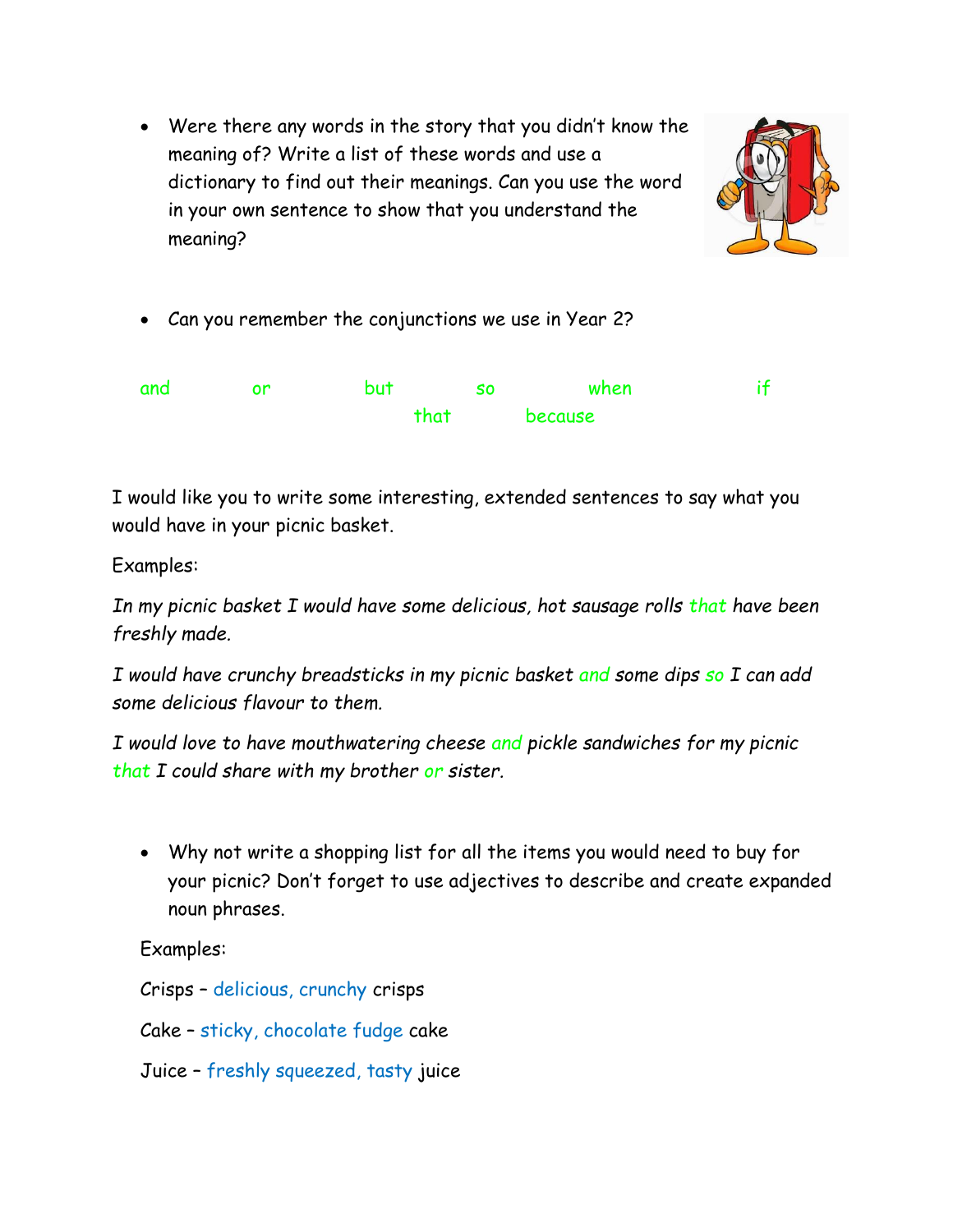Can you design your own disgusting picnic that you could send down from the cottage to the lighthouse?



Don't forget to add labels to your food using adjectives to describe the disgusting foods, e.g. smelly, slimy frog's legs; stinky, mouldy cheese; withered, burnt toast.

 At the end of the week you could write a letter to Mr. Grinling from the greedy seagulls to say how sorry they are for pinching his lunches. I have written a letter below as an example and remembered how to make my writing exciting. *Exclamations and Questions Adverbs and Adjectives Conjunctions*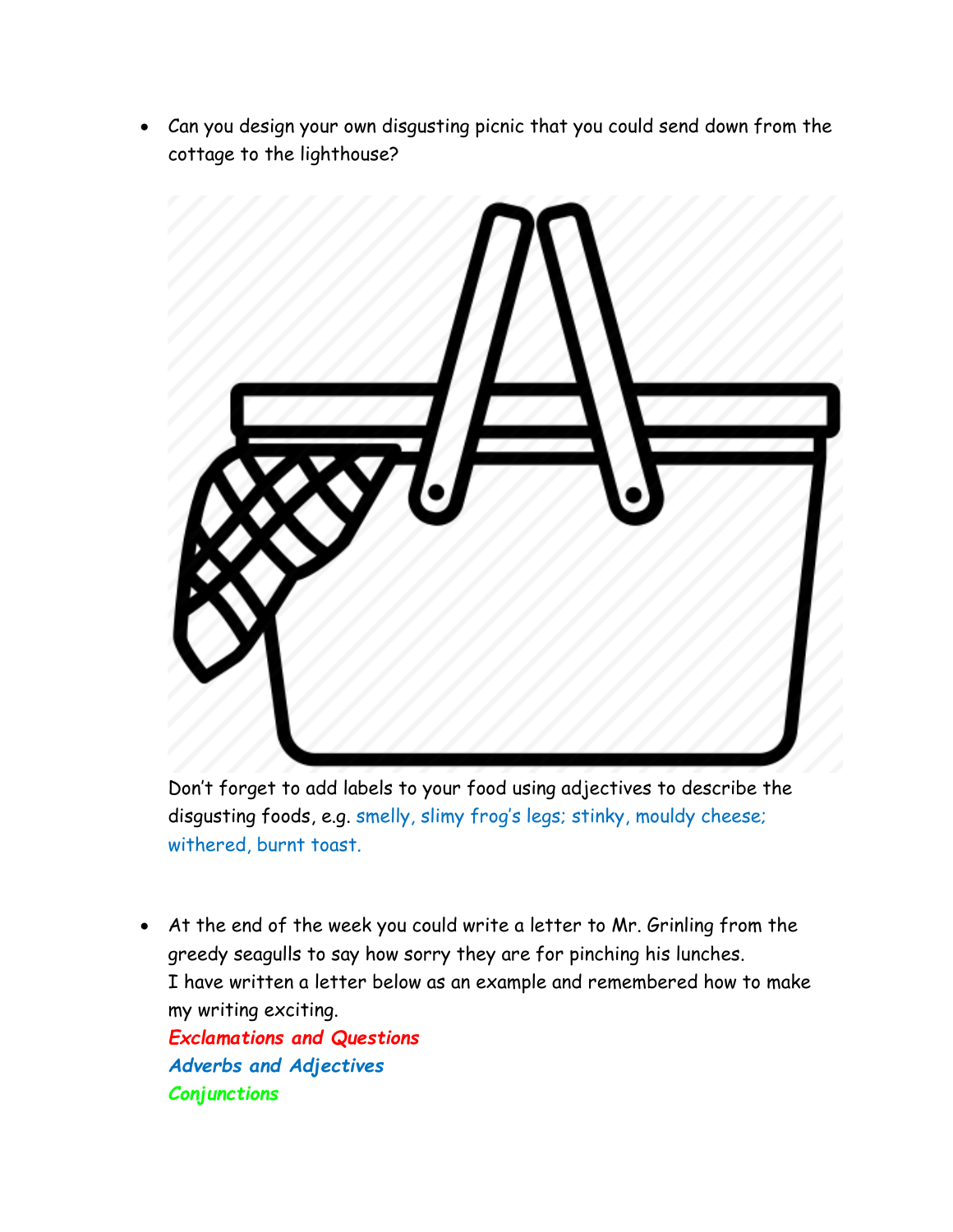# Dear Mr Grinling,

We are writing to you to say how very sorry we are for pinching your amazingly, delicious lunches that Mrs. Grinling had prepared for you so beautifully and carefully. We were very hungry but didn't think how hungry you would be not having anything to eat all day. What selfish seagulls we are!

Will you forgive us? We promise that we won't pinch your wonderful, tasty meals anymore so you can enjoy them peacefully while you look after your brilliant lighthouse. We have solved our awful problem about being extremely hungry by pinching someone else's appetising lunch from their little boat each day. Do you think this is a good idea? We thought if we are taking someone else's lunch that you would be happier.

I hope you are happier with our new plan because we don't want you to think we are pesky varmints anymore. How awful we felt when we realised how sad you were!

Take care and enjoy your delightful lunches. The thoughtful seagulls xx

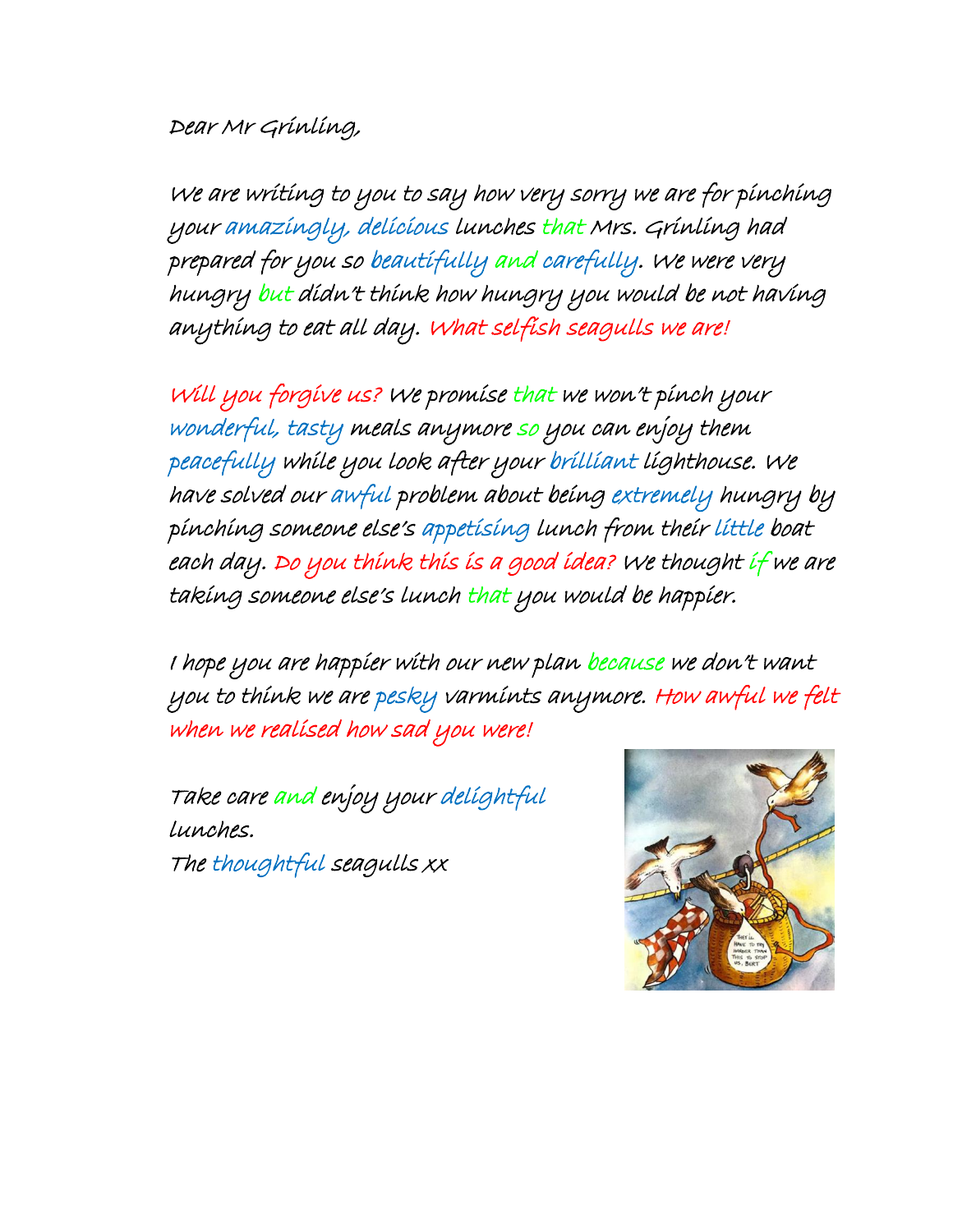## **Daily Challenges**

I have plenty of exciting challenges that I will add to our Class Story each day linked to other areas of our learning too. If you haven't completed your Design and Technology Project linked to The Lighthouse Keeper's Lunch then you could complete that this week.

The challenges this week will be linked to Science, Geography, Music, Maths and Computing.

#### **Spellings**

If you are in Mrs Hunter's Spelling group can you practice reading and spelling these words.

| television |
|------------|
| treasure   |
| usual      |
| division   |
| vision     |
| pleasure   |
| measure    |
| occasion   |
| usually    |
| leisure    |

If you are in Miss Nichols' Group can you practice reading and spelling these words?

**key**

**donkey**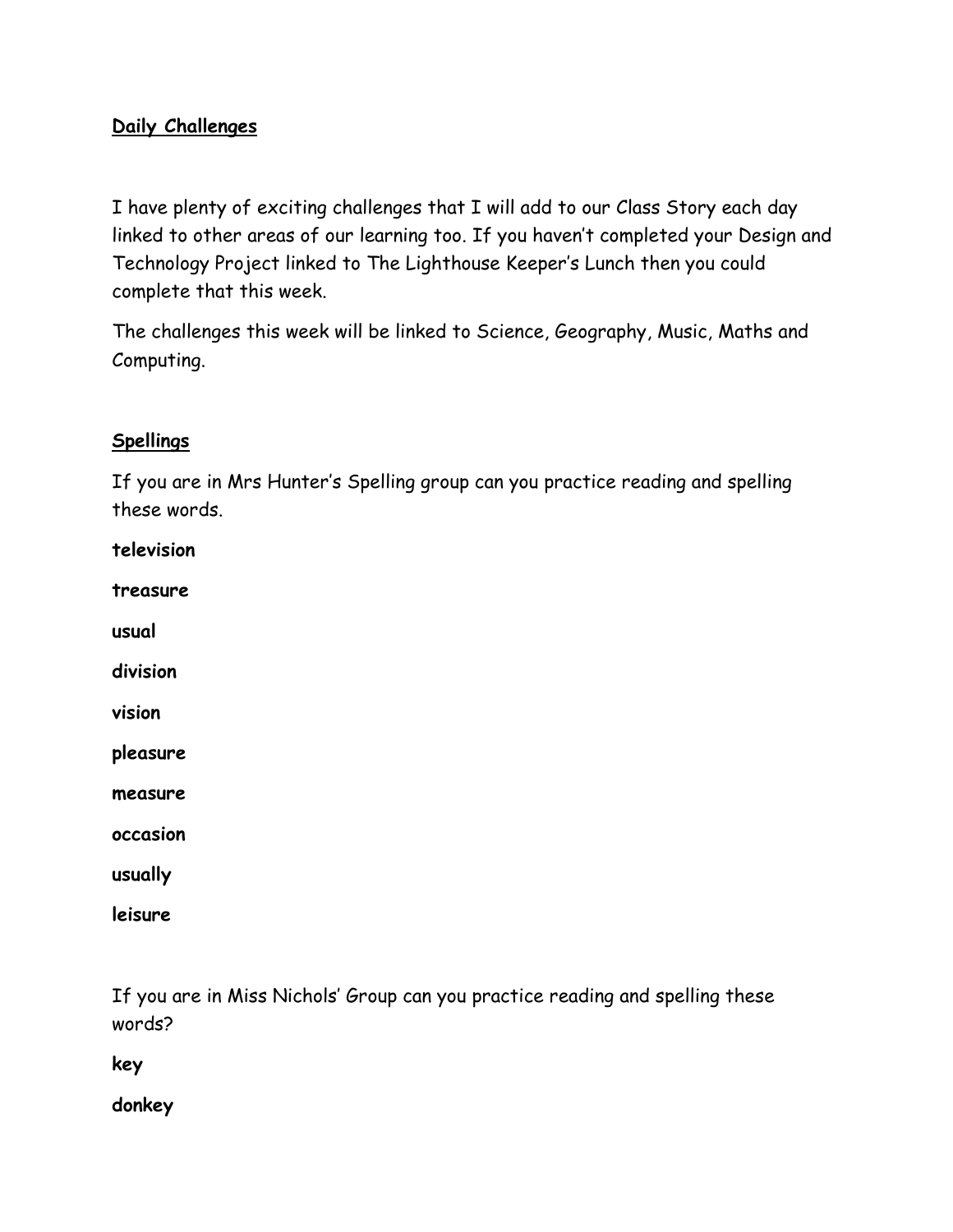**turkey monkey cake make bake came**

I would love to know how you have done on your spelling challenge at the end of the week! Let me know on your Class Dojo Portfolio!

### **Keep Active**

Remember how important it is to keep your bodies active. Keep getting on those trampolines, bikes and scooters. Keep practicing those dance moves, yoga poses and gymnastics. Remember to stay safe!

There are some interesting dance videos linked to the story of The Lighthouse Keeper's lunch online that you could access with your grown-ups.



Daily Lessons are being provided by the BBC which could support your learning and I know some of you have been accessing these with your grown-ups.

Remember if you need any support contact me on Class Dojo.